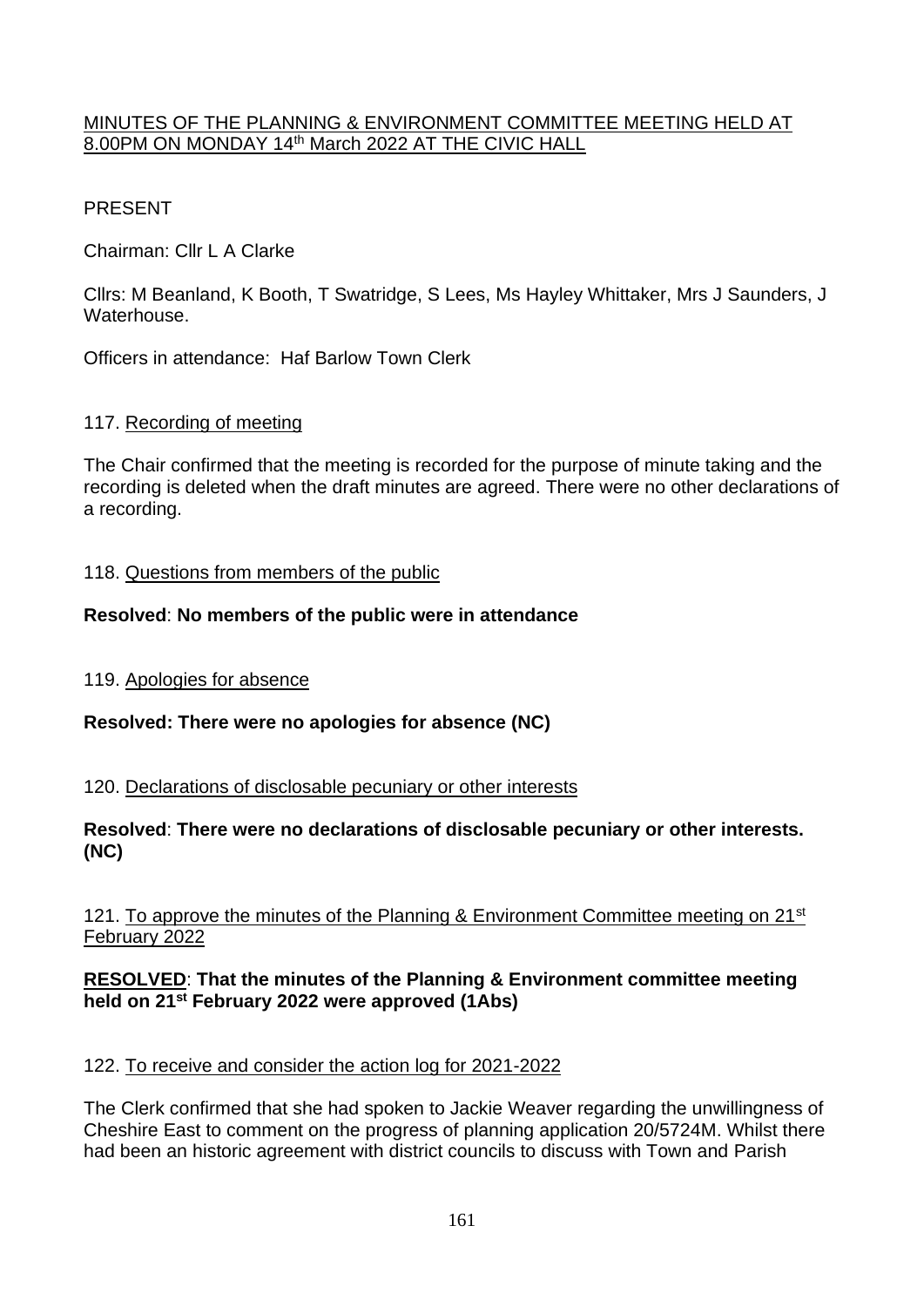Councils this did not extend to Planning. However, Jackie Weaver suggested that if we are refused a response again then we should challenge that decision with her support.

The Chairman referred to the two TPO requests and suggested that they are put on the next agenda.

#### **RESOLVED: That the action log is received, the Clerk will make further enquiries regarding the application where we have been unable to speak to the Planning Officer in relation to the matter. (NC)**

## 123. To note the following actions taken under SO51

a) To approve the response to a resident's enquiry regarding the Clean Air Zone

b) To approve the wording for the Facebook message regarding the SADPD

# **RESOLVED: That the actions are noted. (NC)**

## 124. To receive and consider the Cheshire East Brownfield Register

The Chairman spoke of 2 sites, The Acumen Centre on First Avenue, which is in Adlington and Rabbit Burrow Farm, off Middlewood Road on the path that leads to Prince's Wood. The Chairman expressed concern that this property may not appear to meet the criteria as defined by Cheshire East to be included on the Brownfield register in terms of the size and capacity of the site.

## **RESOLVED: That the inclusion of the site at Rabbit Burrow Farm on the Brownfield Register is pursued by the Clerk with Cheshire East. (NC)**

125. To receive and consider the response from Cheshire East in relation to air quality monitoring

#### **RESOLVED: That the correspondence is received, and that the Town Council continues to monitor with the Council's own air quality monitoring tubes (NC)**

#### 126. To receive and consider the email from a resident in relation to light pollution

The Clerk spoke to an email received by Cllr Bailey regarding a particular property with LED flood lights. The property backs onto Prince's Incline. The lights point up into the trees and are on all night. The resident is concerned about the effect on wildlife. The resident has complained to Environmental Health but because no other residents have complained they apparently will not take any action. That the Clerk report this issue to Environmental Health.

## **RESOLVED: That the issue is reported to Environmental Health at Cheshire East (NC)**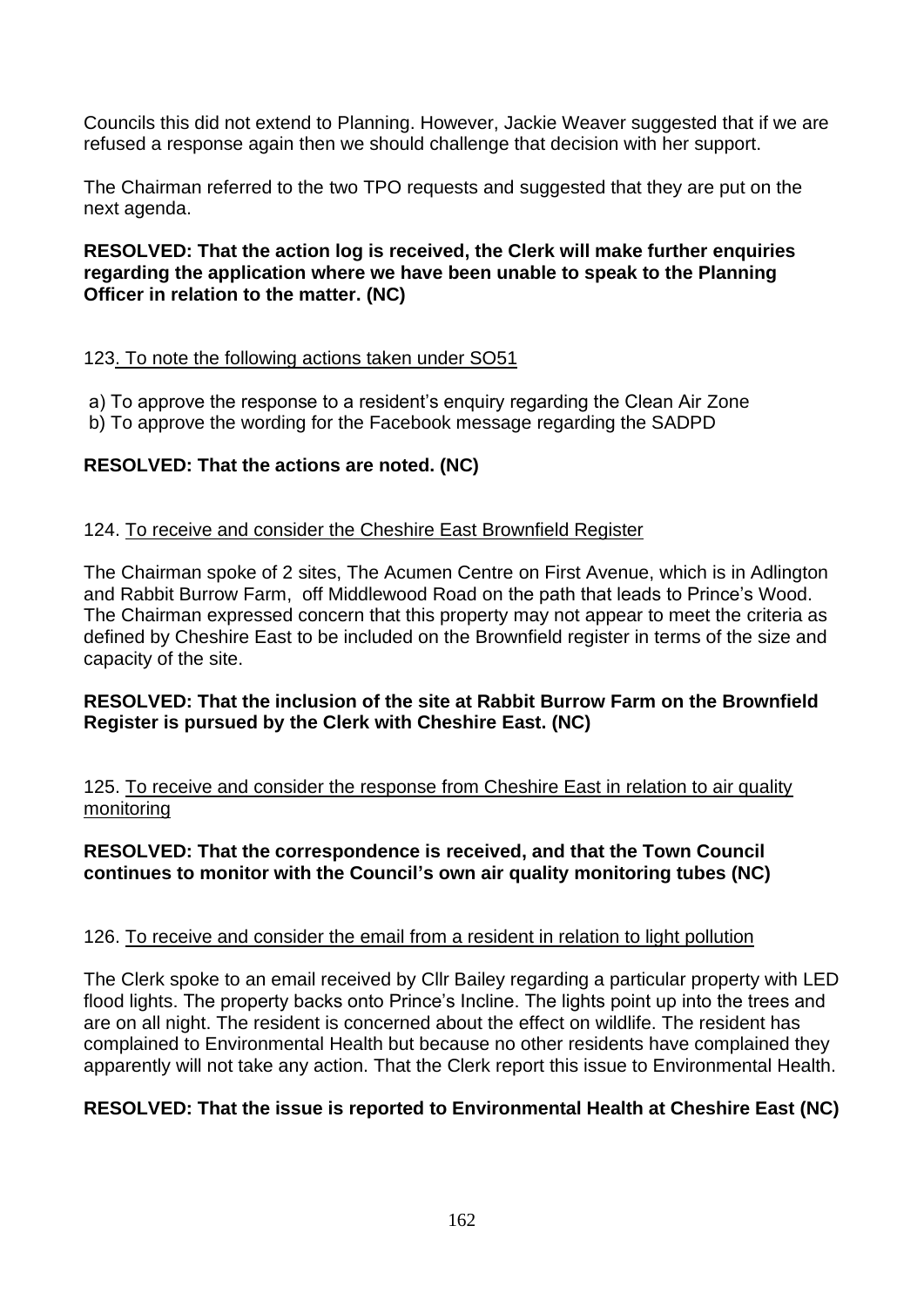127. To receive an update from the Clerk in relation to the complaint made by a resident regarding the development at 207 Coppice Road.

It was noted that the Clerk had not received an update on the outcome of the complaint.

# **RESOLVED: That the Council pursue the matter with Cheshire East and the CCSO's monitor the situation (NC)**

# 128. To receive a report from the Clerk on Community Infrastructure Levy CIL monies.

The Council would shortly be receiving its first CIL payment. The CIL officer confirmed demand notices had been issued on a number of properties including a number of nil notices for self-build developments.

The Clerk recommended that the Town Council request that demand notices are issued for the three developments where building has started which are outlined in her report. The Town Council should closely monitor all other sites.

## **RESOLVED: That the report is received and that the recommendations are agreed (NC)**

129**.** To approve the Neighbourhood Plan update report for publication on the website and to consider any further actions required by the Committee.

A number of minor amendments in relation to the allotment section were proposed by the Chairman. No action had been taken regarding the Design Guidance and Character Statement.

**Resolved: That the report is received and subject to some minor is approved for publication on the Town Council website. The Clerk contacts the Neighbourhood Plan Steering Group and asks them to consider preparing a draft Design Guidance and Character as set out in the Neighbourhood Plan list of actions (NC)**

# 130.To receive and consider a report from the Chair on ponding near Towers Road.

The report proposed three recommendations

1. That the Clerk monitors the situation and receives updates from Cheshire East as to what is being done about it.

2. Report the risk to the Icehouse (a listed structure) to the Heritage Officer

3. The Clerk to make a further submission regarding planning application 21/4460M regarding Domek to draw attention to the Planning Officer of the incident and the importance of the culvert. This to include a copy of the photograph of the site of the large area of ponding that has appeared opposite Domek.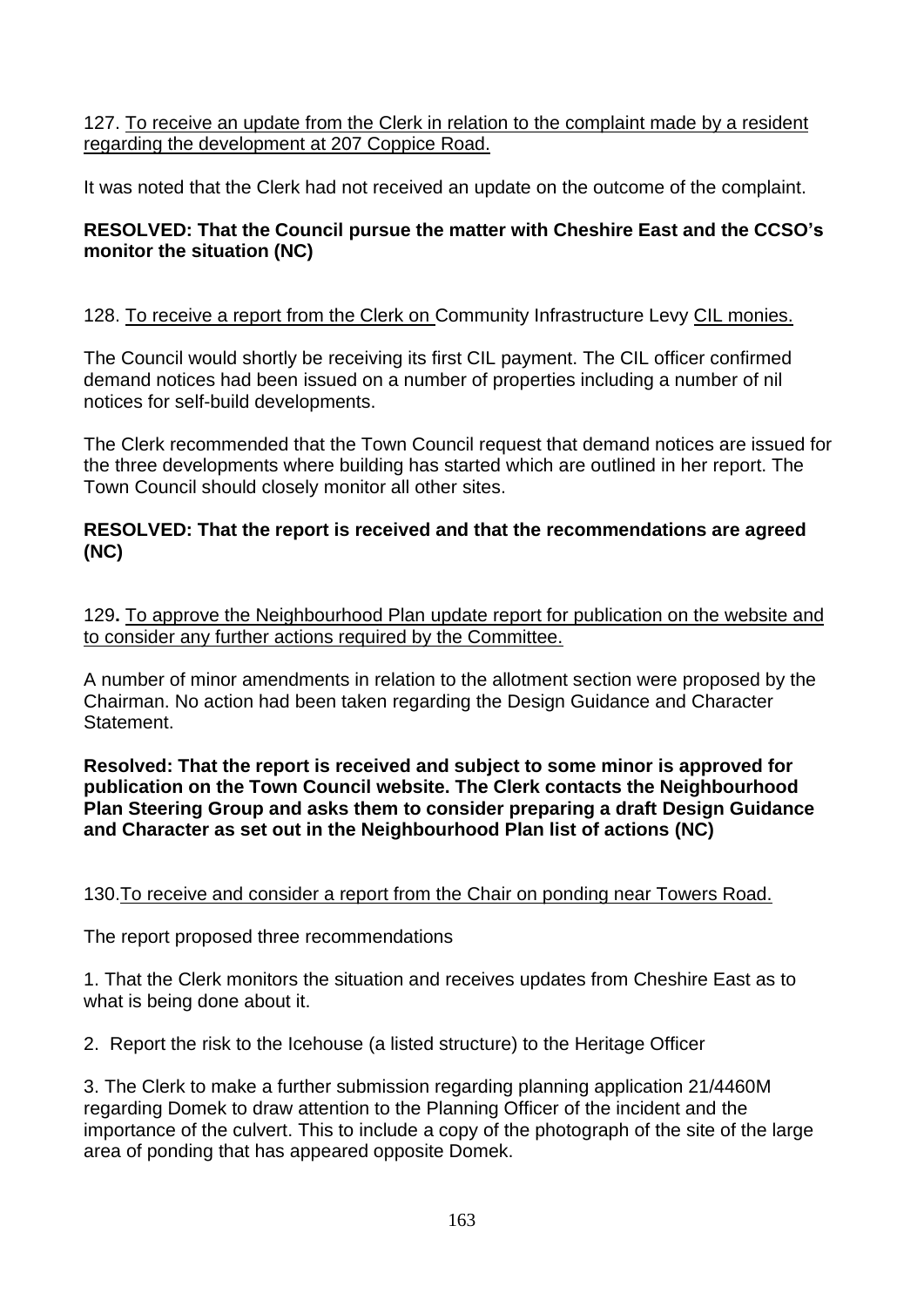## **RESOLVED: The Chairman's report on the flooding of fields east of Towers Road is received and the recommendations are approved (NC)**

## 131. To note the report on the Cheshire East Council planning decisions

# **RESOLVED: That the Planning Decision List is noted (NC)**

132. Planning applications received for consideration. (Copy and paste these – see Kate)

Application No: 22/0435M

Location: Aberdour, Towers Road, Poynton SK12 1DD

Applicants Name: Mr Mark Stones

Proposal: Proposed single storey rear extension and single/two storey side extensions to existing residential property, along with elevational changes. New outbuilding, and new vehicle access point.

**Recommendation: Poynton Town Council has no objection in principle to the extension of "Aberdour" and notes that it has a large garden and there is sufficient space for such an extension. However, we regret the effective loss of a distinctive house made of local stone, and the proposed replacement with a large structure which appears discordant with existing houses in the area. It should be possible to extend Aberdour in a more sympathetic style and materials.**

- **1. The proposed designs appear contrary to policy SD2 (Sustainable Development) of the Cheshire East Local Plan, policy HOU7 (Environmental Considerations), HOU11 (Design) and HOU13 of the Poynton Neighbourhood Plan and retained policies DC1 and DC2 of the Macclesfield Local Plan.**
- **2. If approved, a planning condition should be imposed requiring that the outbuilding be used only for residential purposes and not converted to a separate dwelling.**
- **3. The Planning Officer should confirm that the proposed outbuilding and parking spaces are not too close to the boundary with numbers 1 and 3 Redacre.**
- **4. The site includes several trees, and although it appears that none of them are subject to a Tree Preservation Order, the Town Council urges that the Trees Officer reviews the plans.**
- **5. The Highways Officer should review the proposed new access to ensure there is an adequate visibility splay and the design ensures highway safety.**
- **6. As this section of Towers Road is unadopted and is Public Footpath 65, it is well used by pedestrians. The Town Council urges that the application be reviewed by the Public Rights of Way officer and planning conditions imposed to ensure that builders' equipment and materials are not stored on the road or footpath.**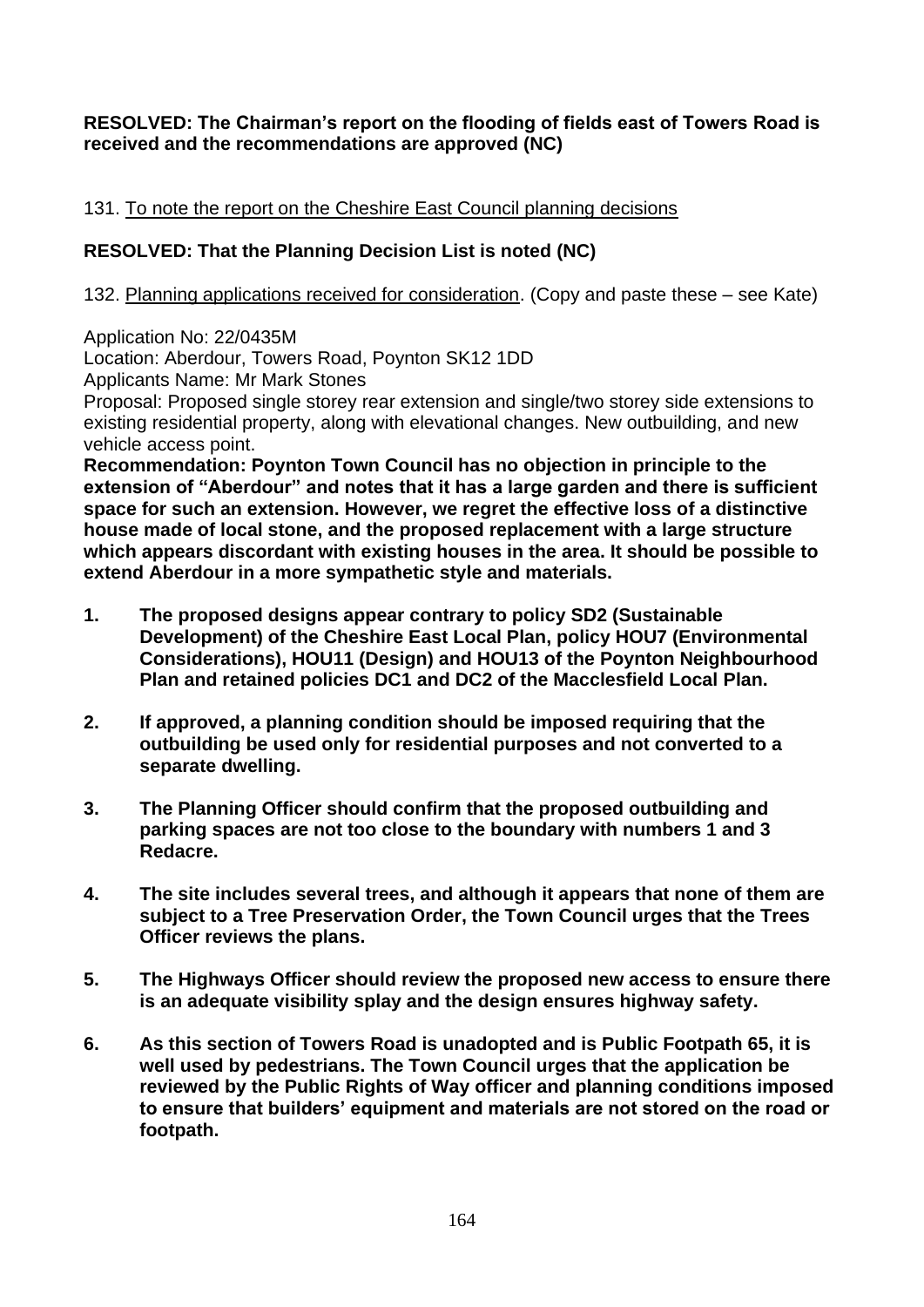**7. The proposed large extensions and new outbuilding will increase run-off of rainfall from the site and the Cheshire East Flood Risk team should review the plans to ensure there is no risk of flooding. The impact on the nearby large pond should be considered.**

Application No: 22/0457M Location: Cedar House, 54 Towers Road, Poynton SK12 1DE Applicants Name: Mr Vallis Proposal: Rear double storey extension. **Recommendation: Poynton Town Council has no objection to this application, but would make the following proposals / comments:**

- **1. The house is in a generally wooded area, and although it appears that none of the trees are subject to a Tree Preservation Order, the Town Council urges that the Trees Officer reviews the plans.**
- **2. A planning application has recently been received for an adjacent property: 22/0469M, for Netherwood, 58 Towers Road, Poynton. It would be logical for both plans to be considered together to ensure there is no possible conflict.**
- **3. As this section of Towers Road is unadopted and is Public Footpath 65, it is well used by pedestrians. The Town Council urges that the application be reviewed by the Public Rights of Way officer and planning conditions imposed to ensure that builders' equipment and materials are not stored on the road or footpath.**

Application No: 22/0469M Location: Netherwood, 58 Towers Road, Poynton SK12 1DE Applicants Name: Mr Damien Loughran Proposal: Two storey rear extension, with internal alterations and balcony off primary bedroom.

**Recommendation: Poynton Town Council has no objection in principle to this application, but this is subject to the Planning Officer confirming that the proposed first-floor balcony will not cause overlooking or loss of privacy to neighbouring properties.**

**The Town Council would also make the following proposals / comments:**

- **1. The house is in a generally wooded area, and although it appears that none of the trees are subject to a Tree Preservation Order, the Town Council urges that the Trees Officer reviews the plans.**
- **2. There is a valid planning consent: 21/2683M, at "Woodacre" on South Park Drive for a "detached house, garage and driveway" to the rear, bordering Netherwood. The current plans should be reviewed to ensure they do not conflict with this planning consent.**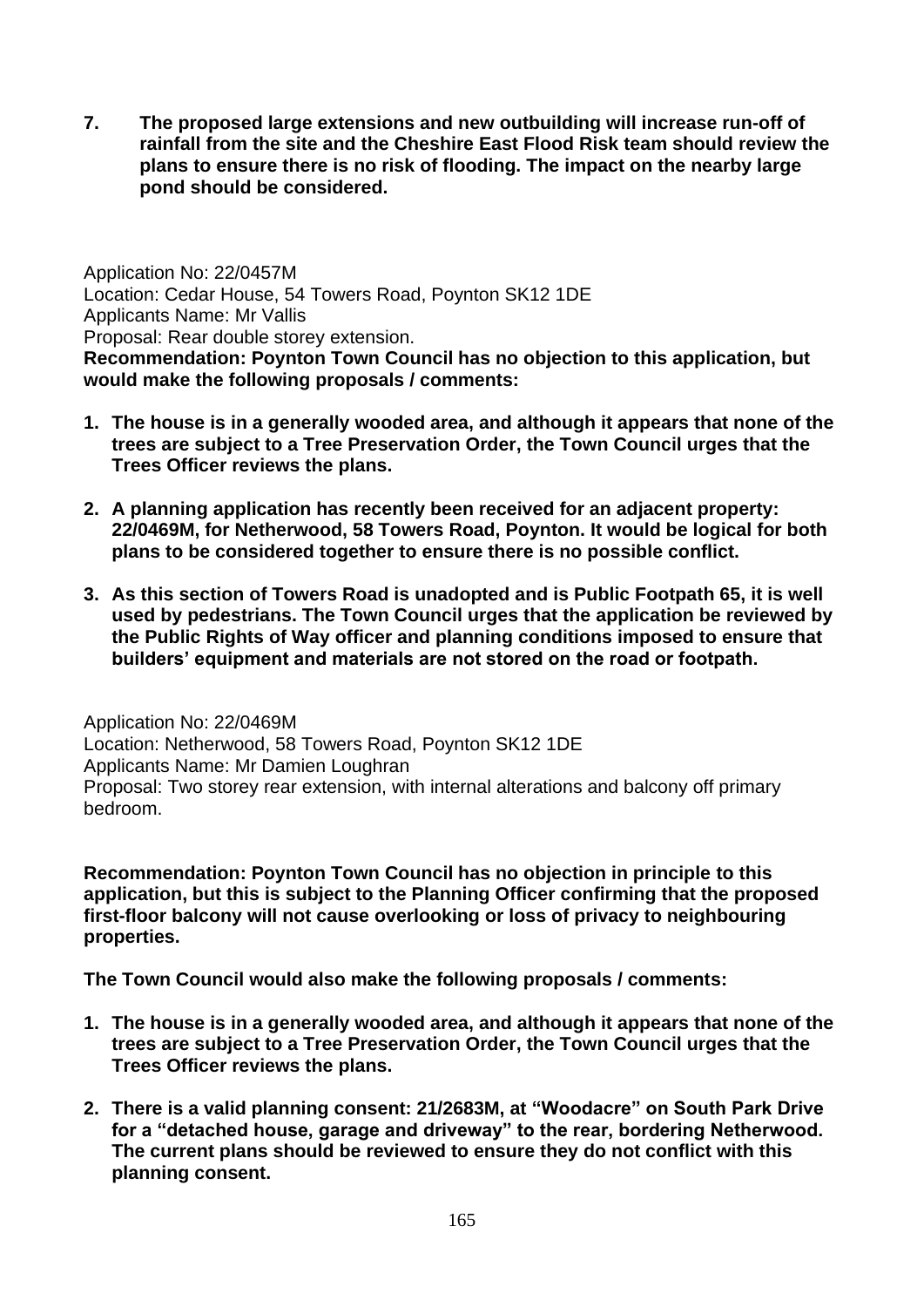- **3. A planning application has recently been received to extend an adjacent property: 22/0457M at "Cedar House", 54 Towers Road, for a rear double storey extension. It would be logical for both plans to be considered together to ensure there is no possible conflict.**
- **4. As this section of Towers Road is unadopted and is Public Footpath 65, it is well used by pedestrians. The Town Council urges that the application be reviewed by the Public Rights of Way officer and planning conditions imposed to ensure that builders' equipment and materials are not stored on the road or footpath.**

#### Application No: 22/0474M

Location: Land North side of Coppice Road, Poynton SK12 1SP Applicants Name: Mr Frank Potts on behalf of the Estate of Mrs Hilda Potts Proposal: Outline application with some matters reserved for construction of a detached house with access and parking.

#### **Recommendation: Poynton Town Council objects to this application for the following reasons:**

- **1. The proposed development is in the Green Belt and so contrary to Cheshire East Local Plan policy PG3, as it will result in a loss of openness. It is also contrary to Cheshire East Local Plan policies SD1, SD2, SE7, SE13 and CO1 and retained Macclesfield Local Plan policies GC1 (Green Belt), DC1, and DC41.**
- **2. The proposed development falls outside the area defined in Poynton Neighbourhood Plan policy HOU1 as the "village" of Higher Poynton. It does not qualify as "limited infilling" as to the east of the site, there are two separate gaps providing entrances to the agricultural land behind the site. Both these gaps are 10 metres wide, so there is a gap of 20 metres between the eastern boundary of the site and the houses at Springbank Farm. Therefore, building on this site is not "limited infilling" and is contrary to Policy PG3 of the Cheshire East Local Plan.**
- **3. The plans would damage the setting of a Heritage Site (Smithfield Cottages) listed in the Poynton Neighbourhood Plan so is contrary to Policy EGB15 of the Neighbourhood Plan, and Policy SE7 (Historic Environment) of the Cheshire East Local Plan. These plans are also contrary to Poynton Neighbourhood Plan policies HOU7 (Environmental Concerns), HOU8 (Density) and HOU11 (Design).**
- **4. Development Unneighbourly - The proposed development, by virtue of its size, design and position relative to adjoining property (3 Smithfield Cottages), would be unduly dominant when viewed from adjoining property, causing an unacceptable loss of light to the detriment of the residential amenities of the occupiers of that property.**
- **5. Loss of privacy. The position of the proposed development, in relation to adjoining residential properties, would result in an unacceptable reduction in the level of privacy presently enjoyed by the occupiers of those adjoining properties by reason of overlooking.**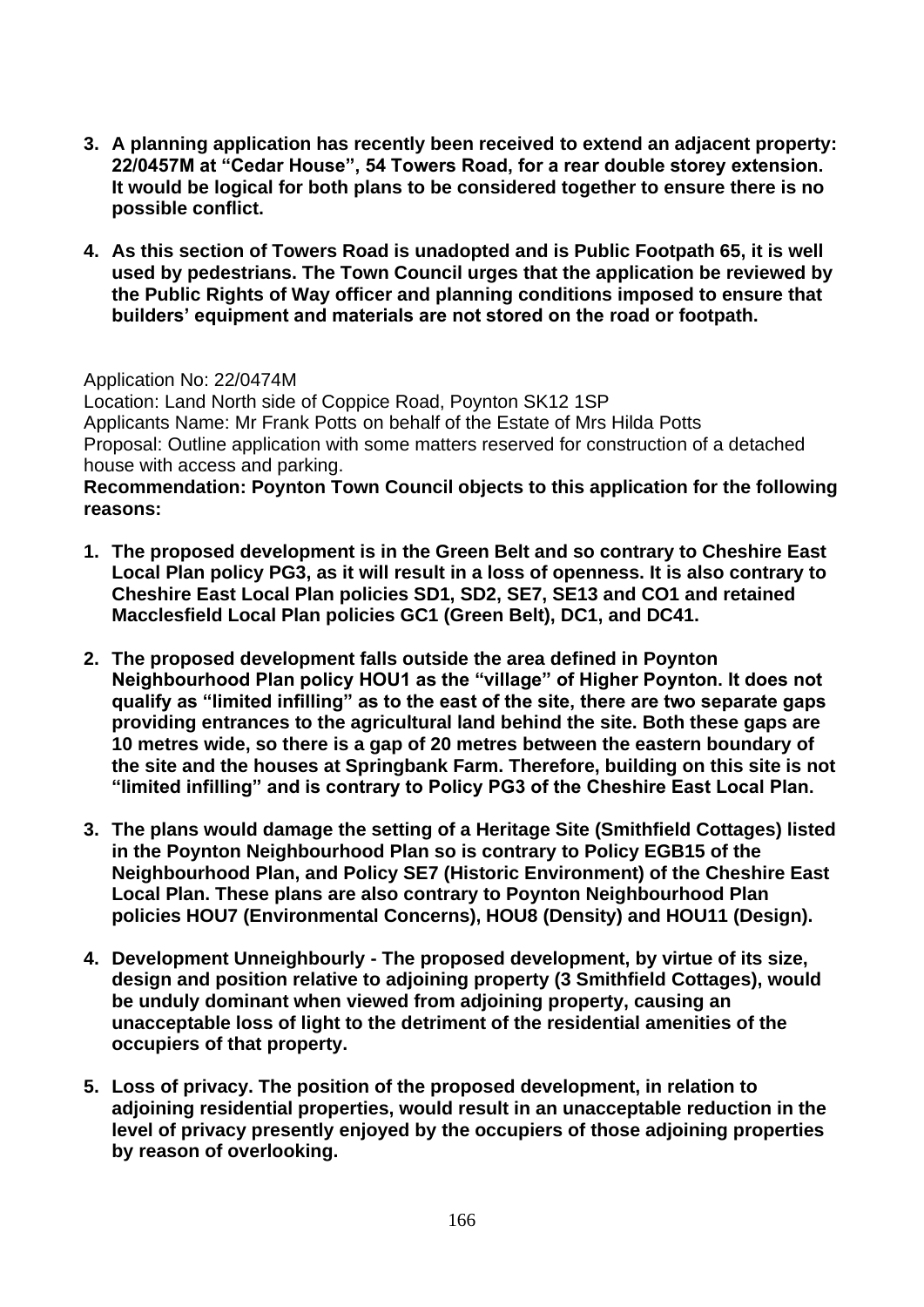- **6. Highways Issues - The Town Council urges that a qualified Highways Engineer visits the site to conduct a full review of the highway issues. The proposed visibility splays appear inadequate to ensure safe egress from the site onto a busy road that carries significant local traffic and vehicles going to Pott Shrigley and Bollington.**
- **7. Sustainability: This is not a sustainable site. The bus service is limited to one bus every 90 minutes (no evening or Sunday services) and most journeys will be by car. The nearest shop is about 2 miles away. The proposal is therefore contrary to Policy CO1 of the Cheshire East Local Plan.**
- **8. Flood Risk - There was extensive flooding in Poynton during June 2016 and July 2019. Building on open land and increased run-off from the new houses will increase the risk of flooding both locally and downhill in Poynton village. The applicants have not provided a flood risk report. The proposal is therefore contrary to Policy SE13 of the Cheshire East Local Plan.**
- **9. Utilities - Public utilities are under strain in the semi-rural area of Higher Poynton. Local residents experience frequent electricity cuts, while residents of Coppice Road have complained of sewage backing up into their houses. Both the electricity and sewer infrastructure are old and struggle to cope with increased development and the conversion of former commercial or agricultural buildings into housing. The applicants make no proposals to address these issues. The development is therefore contrary to Cheshire East Local Plan Policy SD1, section 4:**

*"Development should wherever possible ... provide appropriate infrastructure to meet the needs of the local community including: ... water; wastewater; and energy."*

#### Application No: 22/0675M

Location: The Capstan House, Middlewood Road, Poynton SK12 1SH Applicants Name: Mr J Rose

Proposal: Variation of Conditions 2 and 3 on 21/4613M – Change of use from an office to one residential dwelling with associated parking and access.

**Recommendation: Poynton Town Council has No Objection but would comment that the Capstan House (and the neighbouring Old Pump House) are one of the few remaining structures from Poynton's coalmining history, and the Town Council are keen that it be preserved, and its appearance not changed significantly. The materials and design of the new windows and doors should respect the building and not introduce a discordant feature.**

Application No: 22/0716M

Location: 64 London Road North, Poynton SK12 1BY

Applicants Name: Mr and Mrs Peak

Proposal: Two storey rear extension

**Recommendation: Poynton Town Council have no objection in principle to the proposed extension, but are unable to support the current proposals due to two elements:**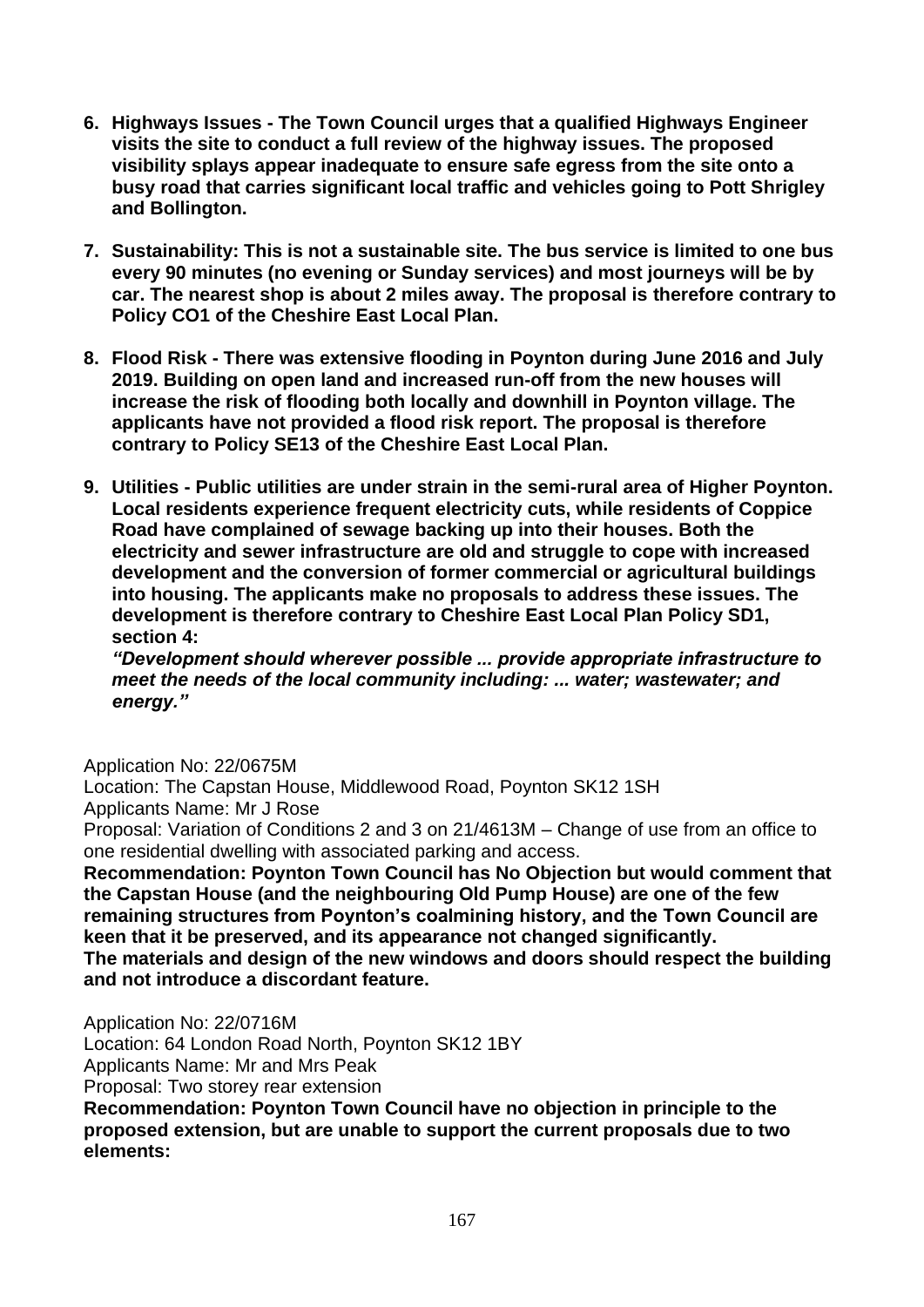- **1. The increase in roof height appears unnecessary, introduces a discordant element to the design of the building and will increase shadowing and loss of light to neighbouring properties.**
- **2. The proposed Juliet balconies at the rear will increase the risk of overlooking of neighbouring properties and their gardens, and so cause a loss of privacy.**

**Loss of privacy. The position of the proposed development, particularly the first-floor balconies, in relation to adjoining residential property, would result in an unacceptable reduction in the level of privacy currently enjoyed by occupiers of that adjoining property**

Application No: 22/0770M Location: Foxmoor, 2 King Pool Place, Poynton SK12 1FW Applicants Name: Mr S Wolden Proposal: Retention of existing access to No. 2 Foxmoor, King Pool Place onto South Park Drive, alterations to existing gate pillars, repositioning of drive and associated landscaping (retrospective). **Recommendation: Poynton Town Council has no objection in principle to retaining** 

**the original access (subject to the points below), but believes that the proposed solid gate, at 2.2 metres / 7.22 feet is too high and will introduce a forbidding element to the street scene. Most houses on South Park Drive have open aspects bordering the street, and any front walls are low. A lower gate – say 1.8 metres / 5.91 feet high – would provide privacy and security while avoiding such an intrusive structure.**

**The proposed gate of 2.2 metres / 7.22 feet high would be contrary to policy SD2 (Sustainable Development) of the Cheshire East Local Plan, policy HOU7 (Environmental Considerations) of the Poynton Neighbourhood Plan and retained policy DC1 of the Macclesfield Local Plan.**

**Regarding the retention of the former access off South Park Drive, the Town Council does not object, providing that:**

**1. The Highways Officer confirms that retention of the old access will not raise any issues affecting highway safety.**

## **2. The Trees Officer confirms that the proposed works will not endanger the protected trees on the site.**

Application No: 22/0693M Location: Staintondale, Moggie Lane, Adlington, SK10 4NY Applicants Name: Mr and Mrs Moores Proposal: Proposed two storey and single storey rear extension with Juliet balcony to existing rear bedroom. **Recommendation: No objection.**

Application No: 22/0664M